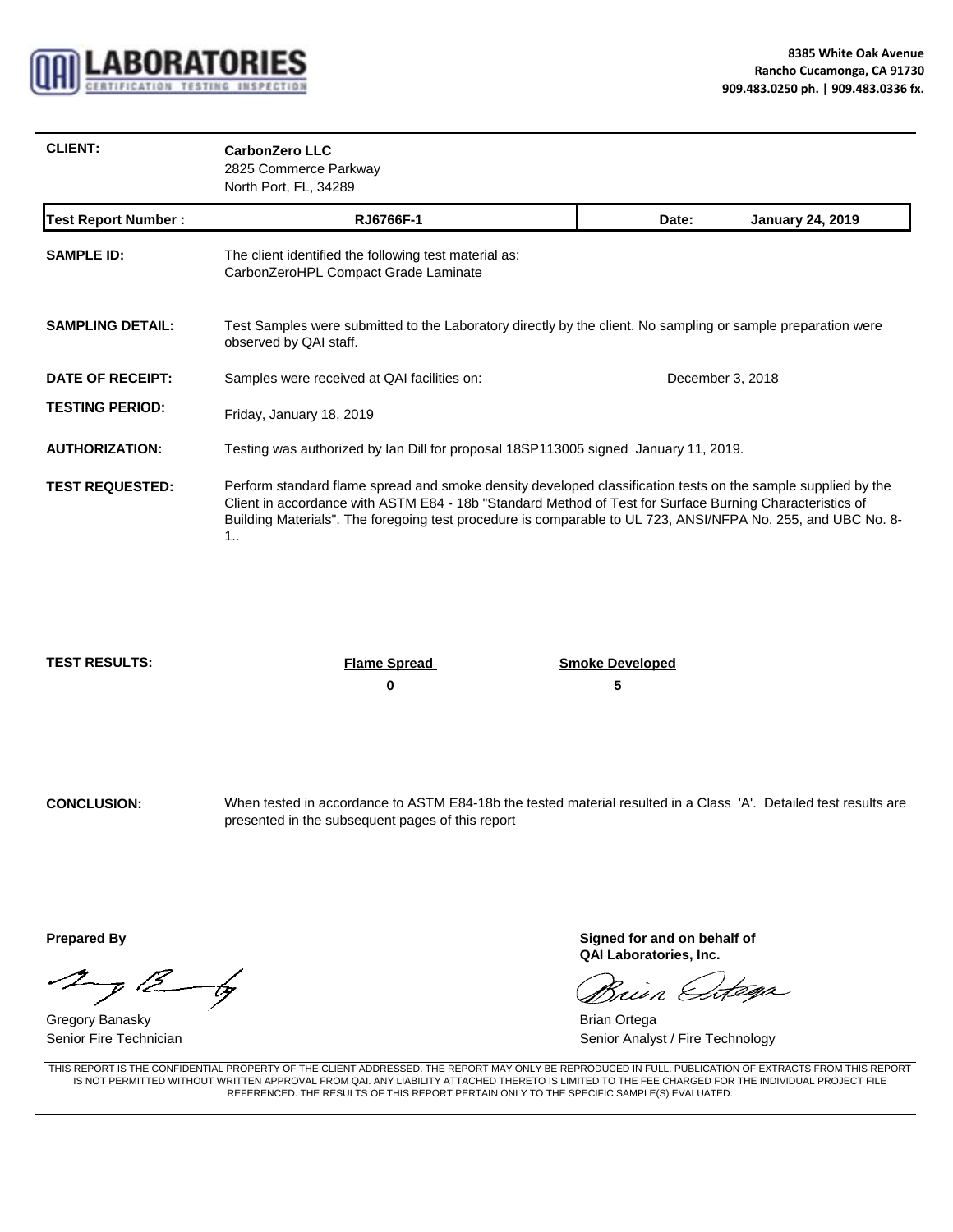

**SCOPE:** This fire-test-response standard is used for the comparative surface burning behavior of building materials is applicable to exposed surfaces such as walls, ceilings and others. The test is conducted with the specimen in the ceiling position with the surface to be evaluated exposed face down to the ignition source. The material, product, or assembly shall be capable of being mounted in the test position during the test. Thus, the specimen shall either be self-supporting by its own structural quality, held in place by added supports along the test surface, or secured from the back side. The purpose of this test method is to determine the relative burning behavior of the material by observing the flame spread along the specimen. Flame spread and smoke developed index are reported. However, there is not necessarily a relationship between these two measurements.

**USE:** The use of supporting materials on the underside of the test specimen has the ability to lower the flame spread index from those which might be obtained if the specimen could be tested without such support. These test results do not necessarily relate to indices obtained by testing materials without such support.

Testing of materials that melt, drip, or delaminate to such a degree that the continuity of the flame front is destroyed, results in low flame spread indices that do not relate directly to indices obtained by testing materials that remain in place. indices that do not relate directly to indices obtained by testing materials that remain in

*This standard is used to measure and describe the response of materials, products, or assemblies to heat and flame under controlled conditions, but does not by itself incorporate all factors required for fire-hazard or fire-risk assessment of the materials, products, or assemblies under actual fire conditions.*

**PROCEDURE:** A brief overview of the method is as follows: The test specimen, a material between 20 and 24 inches in width by 24 feet +/- 12 inches in length is loaded onto the water cooled ledge of the fire test chamber when tested to ASTM E84 or CAN/ULC-S102. If tested to CAN/ULC-S102.2 the specimen is tested on the chamber floor. The inside dimensions are 17 3/4 inches +/- 1/4" wide by 12 inches +/- 1/2" deep by 25 feet long. The fire test chamber is a rectangular horizontal duct with a removable lid. The sides and base of the chamber are lined with an insulated firebrick with pressure tight observation windows down one side for a technician to observe flame progression during the duration of the 10-minute test period. The chamber lid is lowered into test position with non combustible concrete board placed between the specimen and chamber lid. A draft of 240 feet per minute which is maintained inside the test chamber throughout the test period by the means of an electronic fan afterburner and an electronically controlled damper door system located downstream of the test chamber in the exhaust ducting. The test is started when the test flame is ignited at the front of the test chamber. An electronic photocell system located in the exhaust system downstream from the test chamber is used to plot the smoke developed for use in calculating the smoke developed index while a technician plots the flame spread distance used in determining the flame spread index. The test is run for the 10 minute duration in accordance to the method.

(See Diagrams in the Appendix of this report.)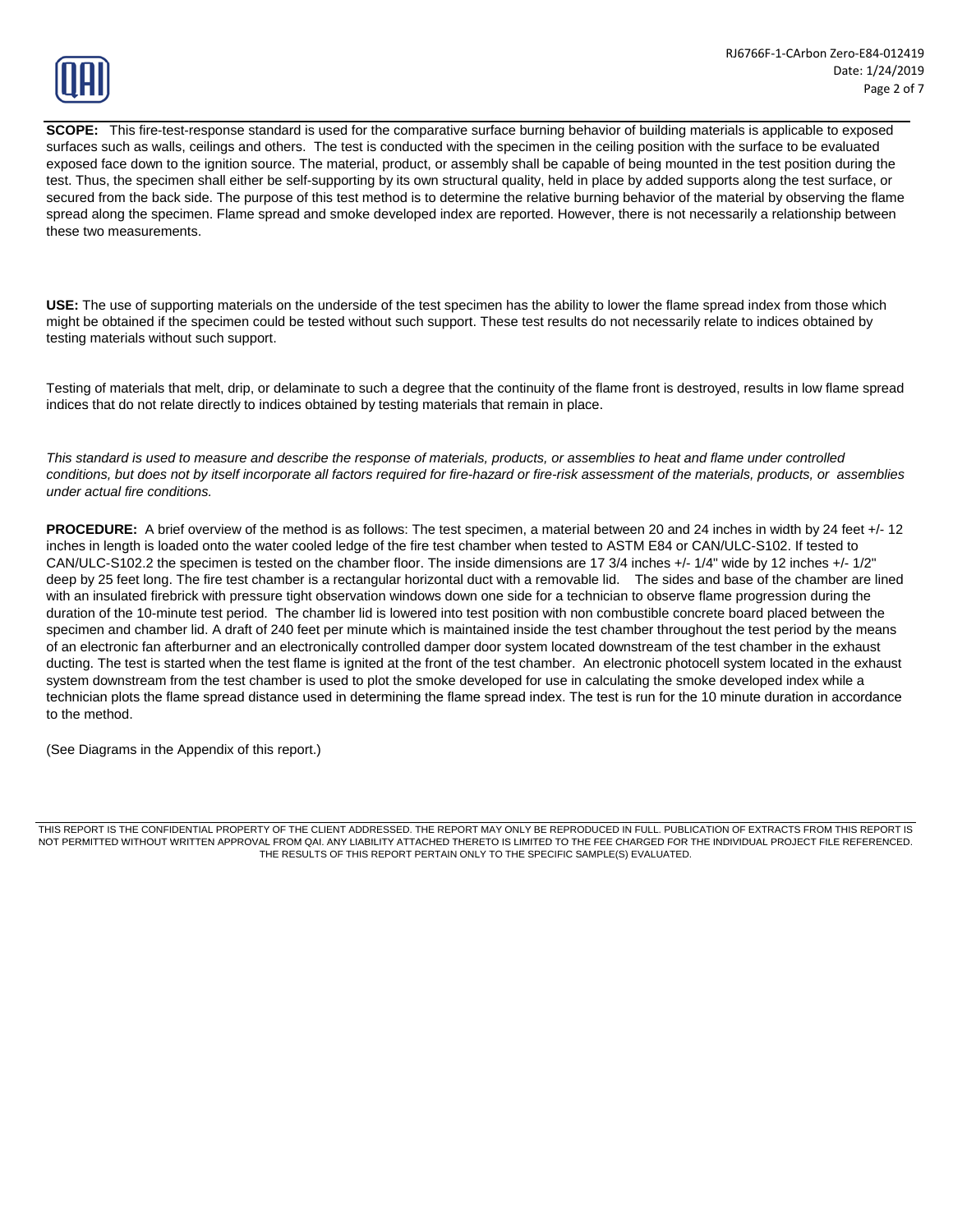

### **PREPARATION AND CONDITIONING**:

The Sample Board material was delivered to QAI in 24 Inch wide X 8 Foot long X 0.5 Inch thick Pieces. 3 of these Pieces were used for the test. (See Photos in Appendix of this report). The specimen was placed in the conditioning room (maintained at  $72 \pm 5^\circ$  F and a relative humidity of 50  $\pm$  5%) for a minimum of 72 hours prior to testing.

#### **MOUNTING METHOD**: **MOUNTING**

The test ready sample consisting of 3 pieces measuring 2 feet wide X 8 feet long and an overall test thickness of 0.5 inches were stacked end to end on the Chamber Ledge to fulfill the chamber requirements for testing. Prior to testing the samples were covered with 1/4 inch cement board as required in the test method.

### **ASTM E84 TEST RESULTS:**

| <b>CLIENT NAME:</b><br><b>CarbonZero LLC</b> |                                          |        | <b>TEST DATE:</b><br>1/18/2019 |  |  |  |
|----------------------------------------------|------------------------------------------|--------|--------------------------------|--|--|--|
| <b>SAMPLE ID:</b>                            | CarbonZeroHPL Compact Grade Laminate     |        |                                |  |  |  |
|                                              |                                          |        |                                |  |  |  |
| <b>SAMPLE IGNITION:</b>                      |                                          | 00:00  | Minutes / Seconds              |  |  |  |
| <b>MAX FLAME FRONT:</b>                      |                                          | 0.0    | Feet                           |  |  |  |
| TIME TO MAXIMUM SPREAD:                      |                                          | 00:00  | Minutes / Seconds              |  |  |  |
| <b>TEST DURATION:</b>                        |                                          | 10:00  | Minutes / Seconds              |  |  |  |
| <b>SUMMARY:</b>                              | <b>FLAME SPREAD:</b><br>SMOKE DEVELOPED: | 0<br>5 | 0 Unrounded<br>5 Unrounded     |  |  |  |

### **OBSERVATIONS:**

Brief ignition of the sample was observed.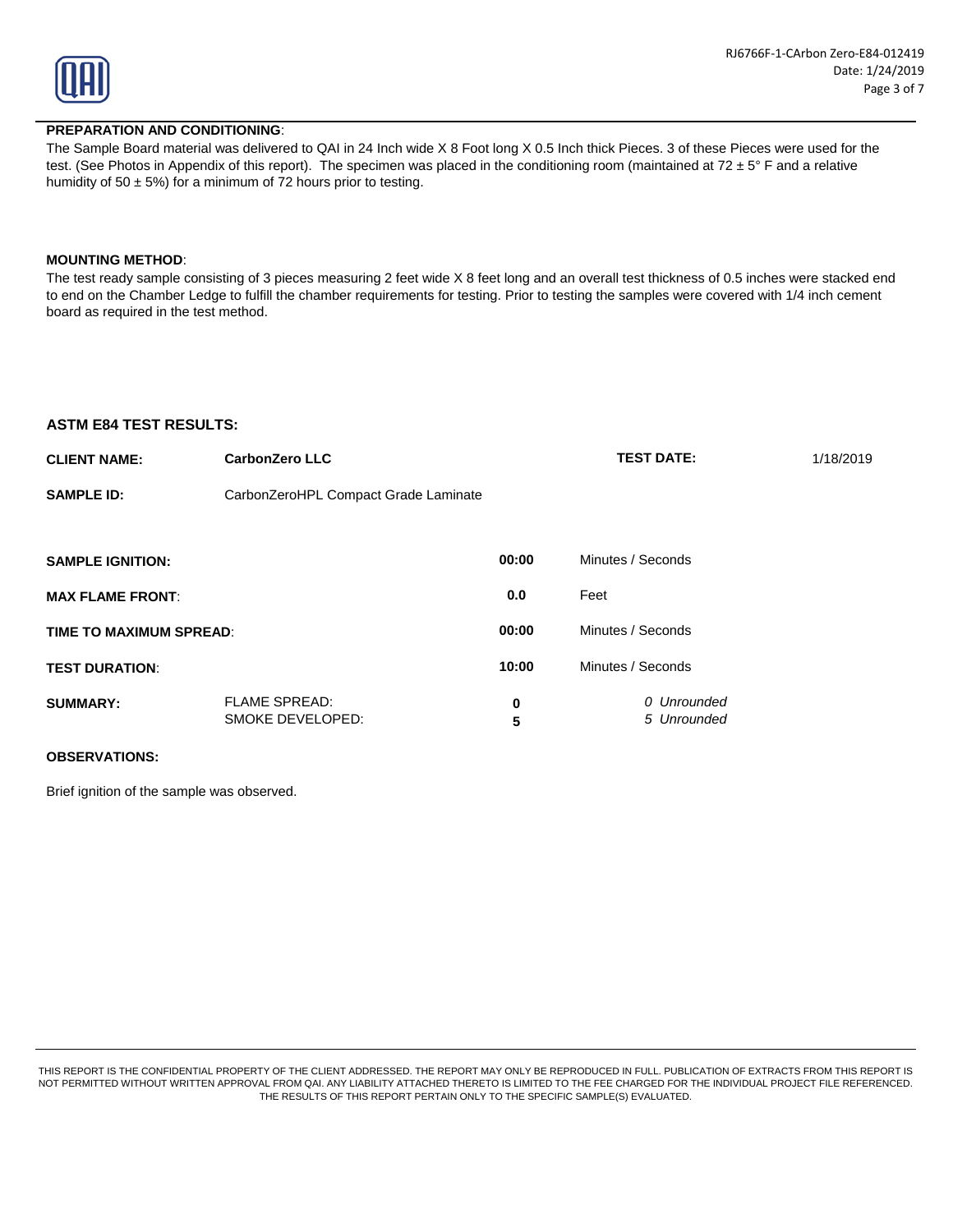

## **SUMMARY OF ASTM E84 / UL 723 RESULTS:**

Because of the possible variations in reproducibility, the results are adjusted to the nearest figure divisible by 5. Smoke Density values over 200 are rounded to the nearest figure divisible by 50.

In order to obtain the Flame Spread Classification, the above results should be compared to the following table:

| NFPA CLASS <sup>1</sup> | <b>IBC CLASS<sup>2</sup></b> | <b>FLAME SPREAD</b> | <b>SMOKE DEVELOPED</b>    |
|-------------------------|------------------------------|---------------------|---------------------------|
|                         |                              | 0 through 25        | Less than or equal to 450 |
| B                       |                              | 26 through 75       | Less than or equal to 450 |
|                         |                              | 76 through 200      | Less than or equal to 450 |

### **BUILDING CODES CITED:**

1. National Fire Protection Association, ANSI/NFPA No. 101, "Life Safety Code"

2. International Building Code, Chapter 8, Interior Finishes, Section 803.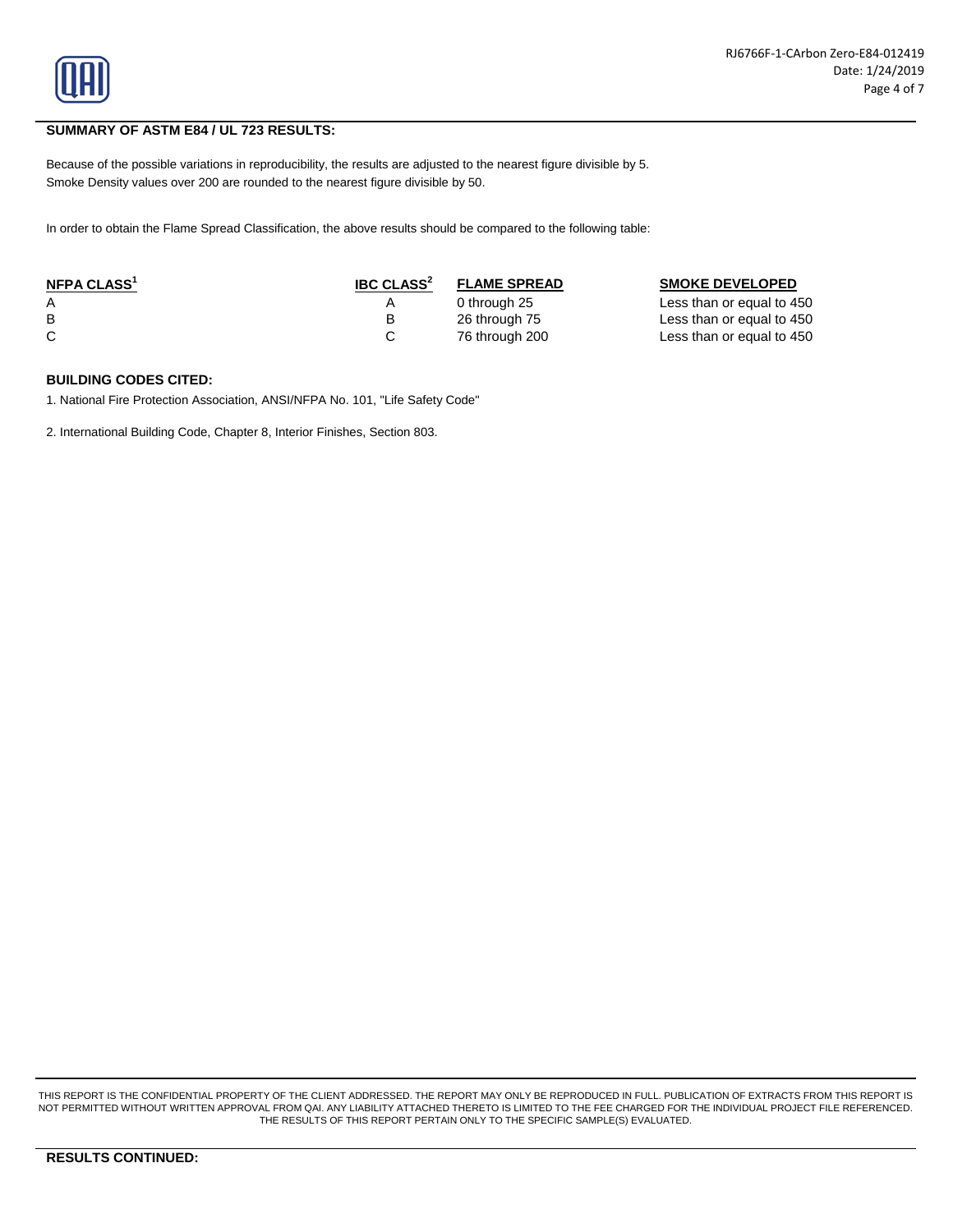

Flame Spread

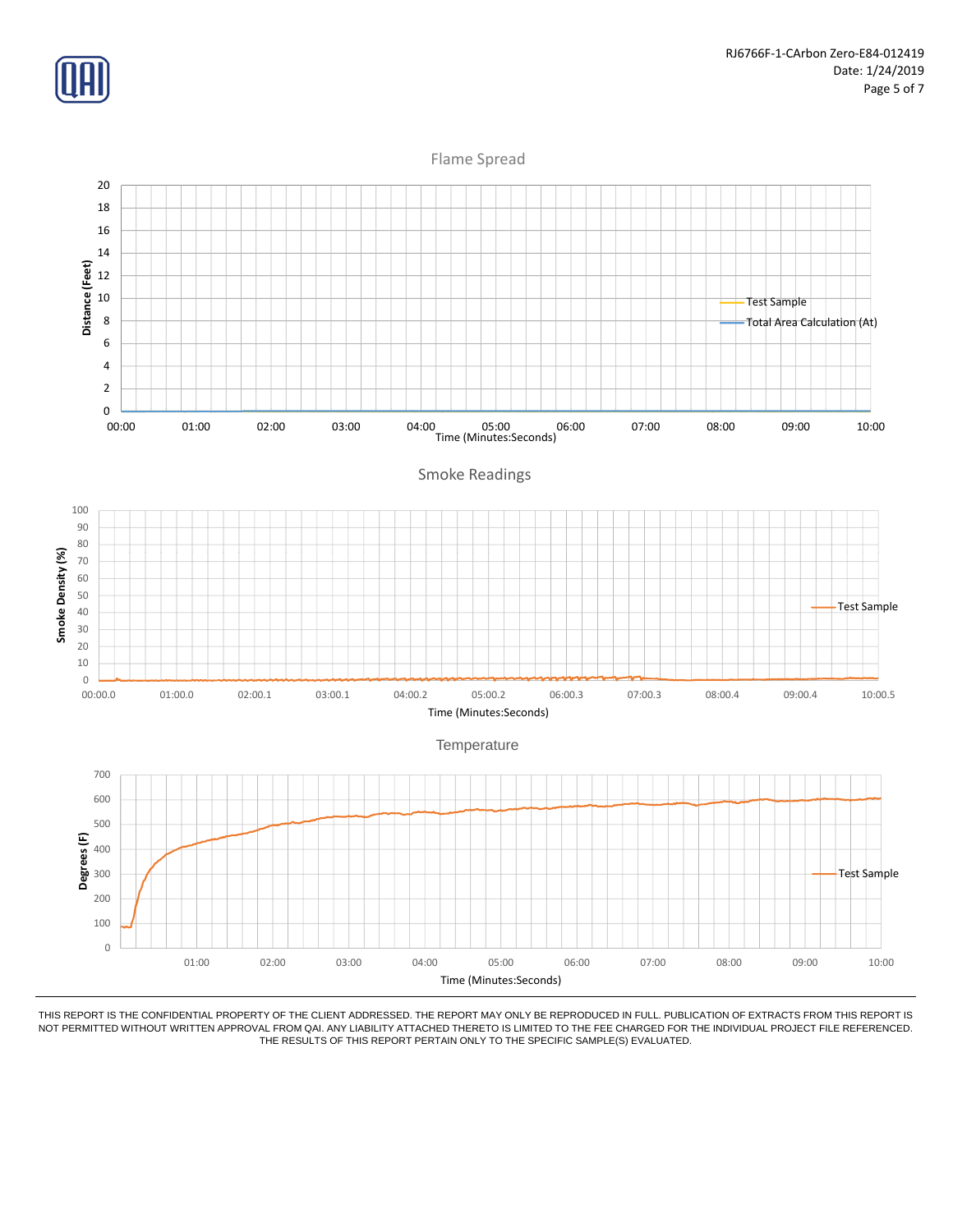

# **APPENDIX**



**Diagram 2.** Test Chamber looking down chamber showing critical dimensions.